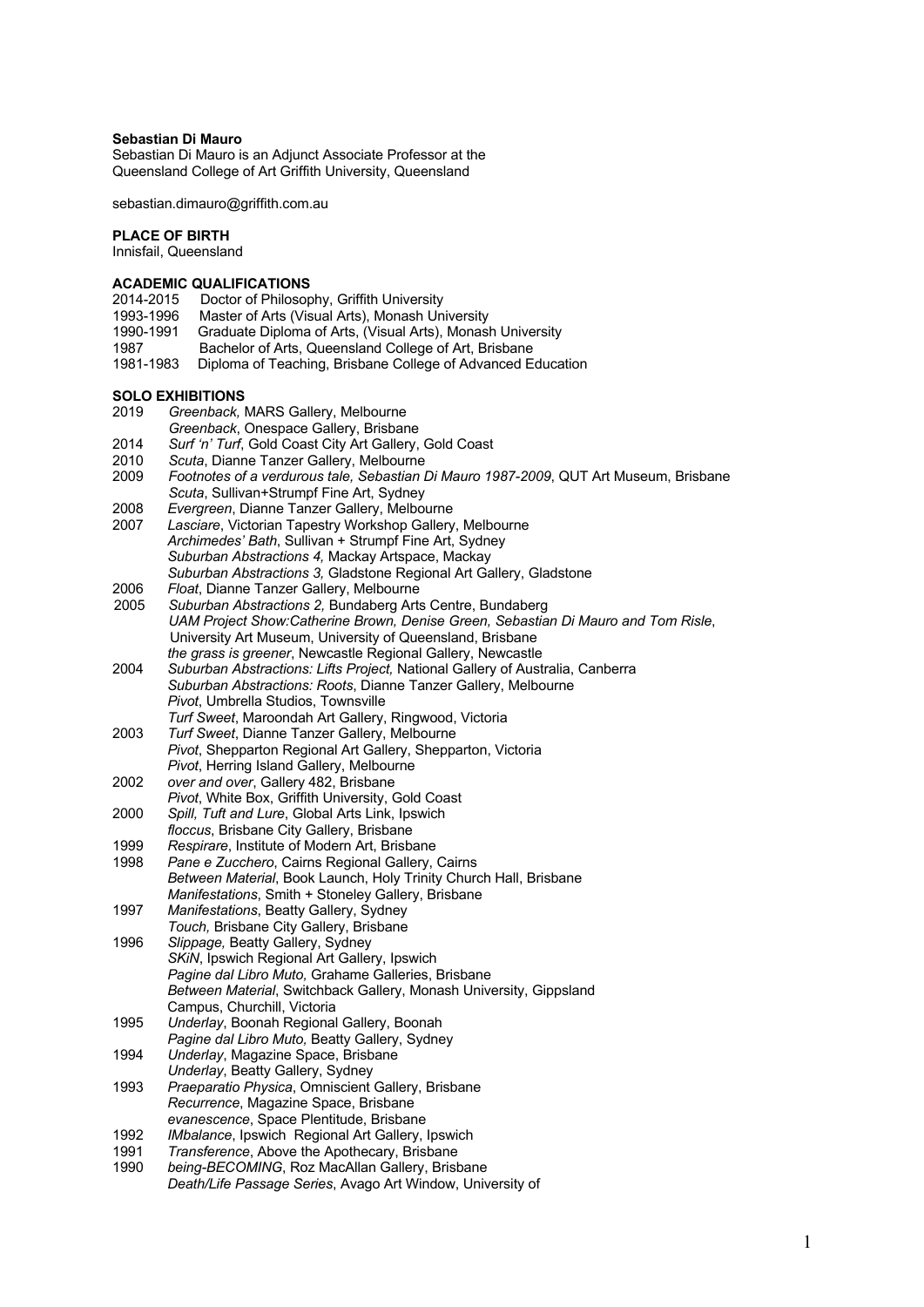South East Queensland, Toowoomba

- 1989 *Passage*, Roz MacAllan Gallery, Brisbane *Passage (Continued)*, Roz MacAllan Gallery, Brisbane *Death/Life Passage Series,* Mini-Moca Museum of Contemporary Art, Brisbane
- 1988 *Queensland Symphony Orchestra Launch*, ABC Studios, Brisbane
- 1987 *Transience*, Roz MacAllan Gallery, Brisbane

## **GROUP EXHIBITIONS**

- 2020 *Depart,* Onespace Gallery, Brisbane
- 2017 *Public Aspirations: Small Sculptures/Big Ideas*, onespace Gallery, Highgate Hill, Queensland
- Garden, QUT Art Museum, Brisbane
- *Y Fibre*, Ewart Gallery, Willoughby, New South Wales
- 2014 *Deakin University Contemporary Small Sculpture Award*, Deakin University Art Gallery,Melbourne *The Gathering: A survey of Australian Sculpture*, Wangaratta Art Gallery, Wangaratta, Victoria *Tangible: Recent works by Sebastian Di Mauro & Carly Scoufos*, Pine Rivers Art Gallery, Strathpine
- 2013 *Recent Acquisitions*, Ararat Regional Art Gallery, Ararat, Victoria
- 2012 *A Verdant Heart*, King Street Gallery, Sydney
- 2011-12 *Wspolna Wizja: Shared Vision*, Touring Poland: Akademia Sztuk PieKnych, Wroclaw 14-25 November 2011; Wydzial Artystyczny UMCS, Lublin 16-27 January 2012; Akademia Sztuk Pieknych, Wojska Polskiego 12-24 March 2012; Panstwowa Wyzsza Skota, Taragowa 12-24 March 2012; BWA Galeria Sanocka, Sanok 2-13 April 2012; Galerie STANKO, Wroclaw 14 November-5 January 2012
	- *A Verdant Heart,* Hawkesbury Regional Art Gallery, New South Wales
- 2011 *Australia Felix*, Crane Arts, Philadelphia, USA
- *Nature Interrupted*, Redlands Art Gallery, Cleveland, Queensland
- 2010 *Your Move: Australian Artists Play Chess*, Bendigo Art Gallery, Victoria, 2011 UQ Art Museum, Queensland University, St Lucia, Queensland, 2011 McClelland Gallery + Sculpture Park, Vic; and 2011 Samstag Museum, SA. *Suburbia*, Redcliffe City Art Gallery, Redcliffe *White Hot*, Dianne Tanzer Gallery, Melbourne
- 2009 *Group Show 09*, Sullivan + Strumpf Fine Art, Paddington, Sydney
- 2009-08 The Mayo Festival, St Margaret's Anglican School for Girls, Brisbane
- Gold Coast City Art Gallery, Gold Coast 2008 *Bias Bound* 3 venues: Victorian Tapestry Workshop Gallery 5-25 August, Self Preservation Gallery 6-31 August and Stephen McLaughlan Gallery, 1-23 August, Melbourne *The Helen Lempriere National Sculpture Award 08,* Werribee Park, Victoria *Group Show 08*, Sullivan + Strumpf Fine Art, Paddington, Sydney
- 2007 *Woollahra Sculpture Prize and Exhibition*, Woollahra Municipal Council Chambers, Sydney *15 years of Urban Art Projects*, QUT Art Museum, Brisbane *Group Show 07*, Sullivan + Strumpf Fine Art, Paddington, Sydney *ShadowBox*, Dianne Tanzer Gallery, Melbourne
- 2006 *If you were to collect… Elements of abstraction*, Deloitte Office, Melbourne
- *Unbound: artists' books from the collection*, State Library of Queensland, Brisbane 2005 *Enigmatic,* Shandong Arts College, Shandong, China
- *Academici,* Faculty Gallery Monash University, Caulfield, Victoria 2006 British School at Rome Gallery, Rome and Plimsoll Gallery, University of Tasmania, Hobart *The Helen Lempriere National Sculpture Award,* Werribee Park, Victoria
- 2004 *A Matter of Time*, Tamworth Fibre Textile Biennial, Tamworth, New South Wales, RMIT Gallery Melbourne, Victoria, Gosford Regional Gallery, Gosford, New South Wales Jam Factory Craft and Design Centre Adelaide, South Australia *Tidal*, Devonport Regional Gallery, Devonport, Tasmania *Melt*, British School at Rome Gallery, Rome *Temperature: Contemporary Queensland Sculpture*, Museum of Brisbane, Queensland
	- *By Male Order*, Wagga Wagga Art Gallery, Wagga Wagga, New South Wales
- 2003 *McClelland Survey and Award 2003*, McClelland Gallery, Langwarrin, Victoria *The Helen Lempriere National Sculpture Award,* Werribee Park, Victoria *Montalto Sculpture Prize*, Montalto Vineyard and Olive Grove, Red Hill South, Victoria 2002 *32nd Alice Prize*, Alice Springs
	- *Sculpture by the Sea*, Mark's Park Bondi, Sydney *Robert Jacks Drawing Prize,* Bendigo Art Galllery, Bendigo
		- *Grapple,* Pinnacle*s* Gallery, Thuringowa. Coloundra Regional Art Gallery, Caloundra
		- *The Shape of Air*, Plimsoll Gallery, University of Tasmania, Hobart
			- *Transit/Narratives,* Centro per la Cultura e le Arti Visive, Villa Letizia,Treviso, Italy.
		- Auronzo di Cadore,, Salone espositivo-Municipio,Italy

2003 QCA Gallery, Griffith University, Brisbane. VCA Gallery, Victorian College of the Arts, Melbourne. Plimsoll Gallery, University of Tasmania, Hobart

*Retail Therapy,* Retail shop Loisida, Sebastian Di Mauro and architects Alice LTM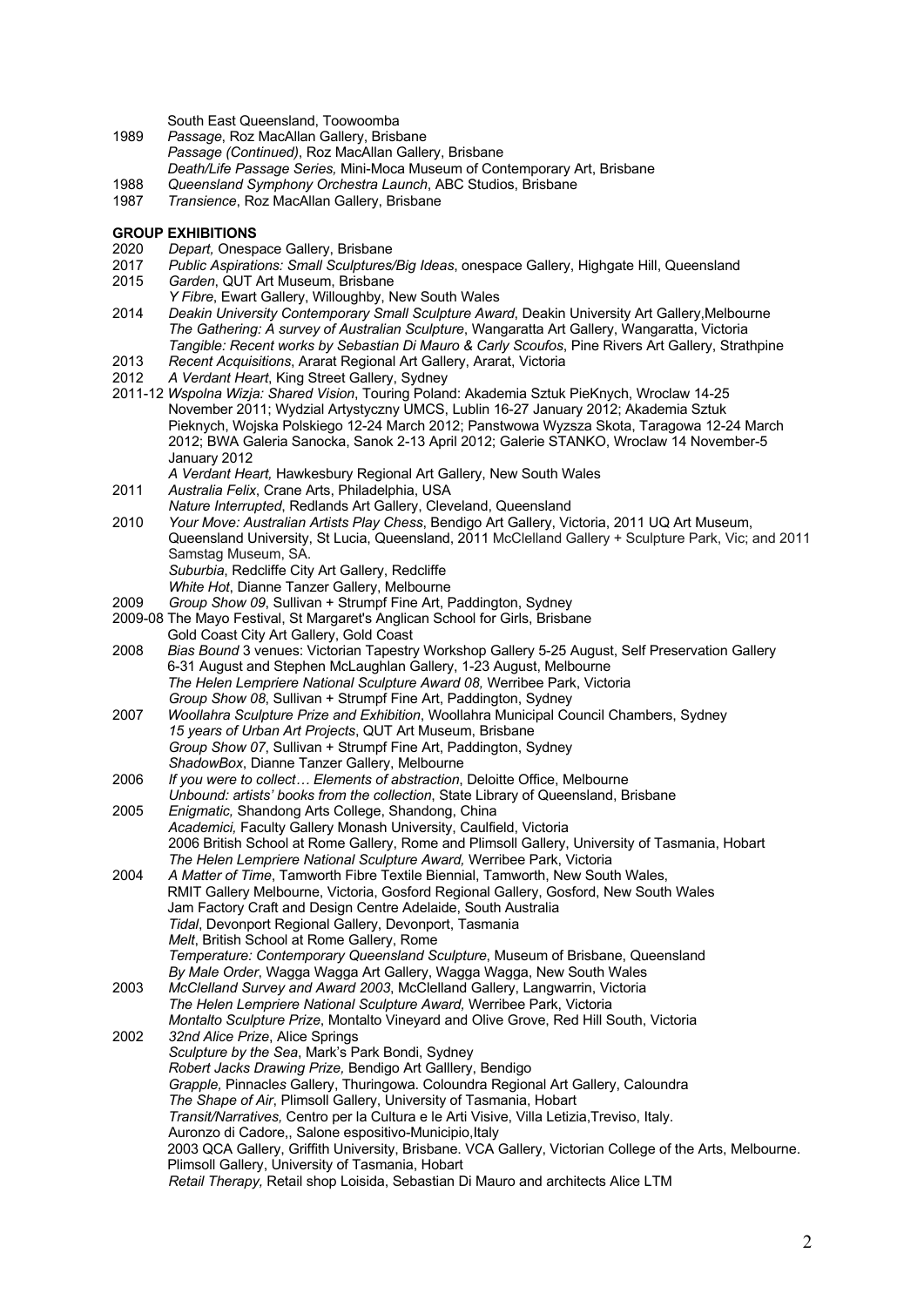Hampson, Sheona Thomson and Sarah Foley 2001 *National Sculpture Prize and Exhibition*, National Gallery of Australia, Canberra *Woollahra Sculpture Prize and Exhibition*, Woollahra Municipal Council Chambers, Double Bay *Spectacle*, University of Southern Queensland Gallery, Toowoomba *Glory*, Gallery 482, Brisbane *6th Thursday Island Plantation East Coast Sculpture Show*, Balina *Design Odyssey*, Doggett Street Studio, Brisbane 2000 *Dominus Vobiscum*, Global Arts Link, Ipswich *Gold Coast Art Prize*, Gold Coast City Art Gallery, Gold Coast *Hard Felt: Art + Texture*, Bond University, Gold Coast *Against the Grain*, Brisbane City Gallery, Brisbane *Square Foot Show*, Doggett Street Studio, Brisbane 1999 *Wish You Were Here*, Smith + Stoneley Gallery, Brisbane *Divergent Perspectives*, Metro Arts, Brisbane *Enjoin*, Cairns Regional Gallery, Cairns *Formless*, Soapbox Gallery, Brisbane *Mannerism*, Smith + Stoneley Gallery, Brisbane *ex Libris Books + Multiples*, Soapbox Gallery, Brisbane 1998 *Enjoin*, GSIS Museum, Manila, Philippines *excat*, Smith + Stoneley Gallery, Brisbane *Im/material*, Soapbox Gallery, Brisbane *Suite*, Smith + Stoneley Gallery, Brisbane *Writing + Voice as Sculpture*, Soapbox Gallery, Brisbane 1997 *3 Degrees of Separation*, Soapbox Gallery, Brisbane *Wachs*, Soapbox Gallery, Brisbane *Das Subject,* Soapbox Gallery, Brisbane 1996 *Nexus*, Whitebox Gallery, Brisbane *Diverse Alliances*, Ecole D'Art, Noumea *Logan Art Award*, Logan Art Gallery, Logan *The Toowomba Biennial Acquisitive Fine Art Award and Exhibition*, Toowoomba Regional Art Gallery *Artists'Books and Multiples Fair '96*, Metro Arts, Brisbane *Queensland Artists Books*, Brisbane City Gallery, Brisbane *Diaspora*, Whitebox Gallery, Brisbane *das object,* Whitebox Gallery, Brisbane *Visibility,* Beatty Gallery, Sydney *Masculinity,* Bauhaus Gallery, Brisbane 1995 *Paper*, Queensland Museum, Brisbane *DI Mauro x 2*, Queensland Law Society, Brisbane *Downlands Art Exhibition*, Downlands College, Toowoomba *Have a Look,* University Art Museum, University of Queensland, Brisbane *Contemporary Australian Works from the Collection*, Queensland Art Gallery, Brisbane *A Selection from the Downlands Art Collection*, Toowoomba Regional Art Gallery, Toowoomba 1994 *Brisbane/Hanoi Exchange Project*, Queensland College of Art, Brisbane & Hanoi University, Hanoi, Vietnam *Beware Artists Books*, Gladstone Regional Art Gallery, Gladstone *FOI - Festival of Installation*, Noosa Regional Gallery, Tewantin *Beware Artists Books - First Artists Book Fare*, State Library of Queensland, Brisbane *Beat The Drum - Assemblages*, Beatty Gallery, Sydney *Reference Points*, Queensland Art Gallery, Brisbane *The River Styx (Sticks), An Australian-New Zealand Artist's Book Project*, National Library of Australia, Canberra 1993 *Environment - Inner and Outer*, Queensland Arts Council Gallery, Brisbane *Artright In the Public Eye*, Artright, Brisbane *Crossings*, BEMAC, Metro Arts Gallery 2, Brisbane 1992 *Small Works Wide Vision*, Downlands College, Toowoomba *Graduate Exhibition*, Latrobe Valley Arts Centre, Morwell, Victoria *New Art Six*, Museum of Contemporary Art, Brisbane *Sculpture in Wood*, Museum of Contemporary Art, Brisbane *Artright for Tibet*, Museum of Contemporary Art, Brisbane 1991 *Artists Books*, Grahame Galleries, Brisbane *Aberdare Art Prize*, Ipswich Regional Art Gallery, Ipswich *Brisbane Boys College Art Exhibition*, Brisbane Boys College, Brisbane *New Directions 11*, Childers Regional Gallery, Childers *Downlands Art Exhibition*, Downlands College, Toowoomba *Suncorp Biennial Art Prize*, Brisbane 1990 *New Directions*, Childers Regional Gallery, Childers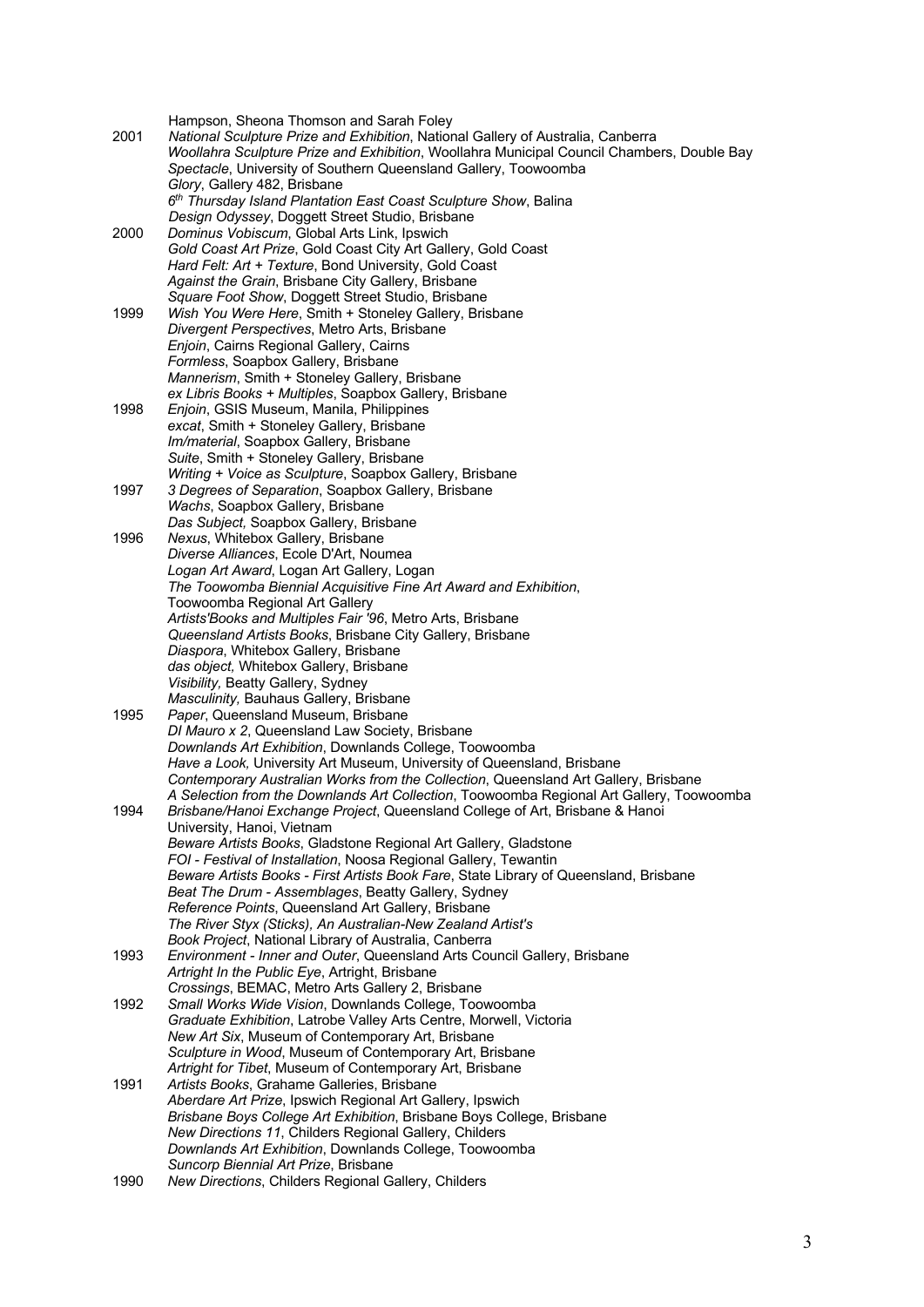*Melbourne Contemporary Art Fair*, Roz MacAllan Gallery, Melbourne *Crossing Over*, University of Southern Queensland, Toowoomba *Space 90*, Queensland College of Art, Brisbane *Above the Apothecary*, Institute of Modern Art, Brisbane *Logan Art Award Exhibition*, Logan Art Gallery, Logan

- 1989 *Downlands Art Exhibition*, Downlands College, Toowoomba *Suncorp Biennial Art Prize*, Brisbane *Gold Coast Art Prize*, Gold Coast City Art Gallery, Gold Coast *Remm Art Award*, McWhirters Artspace, Brisbane *An Italian Art Exhibition*, Brisbane City Gallery, Brisbane *Not Another Archibald Prize*, Roz MacAllan Gallery, Brisbane
- 1988 *Logan Art Award Exhibition*, John Paul College, Daisy Hill, Queensland *Two-Person Exhibition*, Ipswich Regional Art Gallery, Ipswich, Queensland *Brisbane Boys College Art Award*, The Performing Arts Centre, Brisbane *Bicentennial Bundaberg Art Festival*, Bundaberg College of TAFE, Bundaberg *Jacaranda Art Society Acquisitive Drawing Exhibition*, Grafton Regional Gallery, Grafton, New South Wales *Artists as Designers*, Roz MacAllan Gallery, Brisbane
- 1987 *THAT Group Exhibition*, Museum of Contemporary Art, Brisbane *Gold Coast City Art Prize*, Gold Coast City Art Gallery, Gold Coast *Suncorp Biennial Art Prize,* Brisbane
- 1986 *Group Exhibition*, 'THAT' Contemporary Art Space, Brisbane
- 1985 *Four-People*, Noosa Regional Art Gallery, Queensland
- 1984 *Four-People*, Metro Arts, Brisbane *Staff Exhibition*, Queensland College of Art, Brisbane
- 1983 *Students' Exhibition*, Brisbane College of Advanced Education, Queensland
- 1981 *Staff Exhibition*, Queensland College of Art, Brisbane
- **Two, Schonell Cinema Gallery, University of Queensland, St Lucia, Queensland**

# **COLLECTIONS**

Woollahra Municipal Council, NSW <br>Bendigo Art Gallery, Victoria (Bullering Municipal Arthank Municipal Arthank Municipal Arthank (Bullering Munic Bendigo Art Gallery, Victoria and Artbank and Artbank Artbank Besen Collection and Artbank Besen Collection Besen Collection, Tarrawarra (Europa corrigan Collection Collection, Tarrawarra (Europa corrigan Collection Collection Collection Collection Collection Collection Collection Collection Collection Collection Collection Coll James Hardy Collection, State Library of Queensland Toowoomba Regional Art Gallery Griffith Art Works, Griffith University University Art Museum, University of Queensland Museum of Brisbane<br>
Logan College of TAFE, Queensland Museum of Brisbane Logan College of TAFE, Queensland<br>
Queensland Symphony Orchestra. Brisbane Gueens and Symphony Orchestra. Brisbane Queensland Symphony Orchestra, Brisbane Sly and Weigall Solicitors, Brisbane Scotch Oakburn College, Launceston Prostitution Licensing Authority, Queensland **Art Space Mackay**<br>
Queensland Art Gallery I Gallery of Modern Art **Art Collection Act Collection** Brisbane Queensland Art Gallery I Gallery of Modern Art McClelland Gallery and Sculpture Park Langwarrin Art Gallery of Western Australia<br>
University of Southern Queensland, Toowoomba<br>
Charter Hall Group, Brisbane University of Southern Queensland, Toowoomba Charter Hall Group,<br>Deakin University, Melbourne Cairns City Council Deakin University, Melbourne Warrnambool Art Gallery, Warrnambool, Victoria Tamworth Regional Gallery Gippsland Art Gallery, Sale, Victoria Attorney General's Department, Queensland Australian Construction Services, (Department of the Arts and Administrative Services), Brisbane Ningbo City East New Town Development and Investment Company Limited, China Queensland Government Swire Properties, 28 Hennessy Road, Hong Kong Ararat Regional Art Gallery, Victoria Gold Coast City Art Gallery

# **AWARDS**<br>2013 V

- 2013 Winner, Clayton Utz Art Award, Clayton Utz Riparian Plaza, Brisbane<br>2009 Recipient Australia Council Residency Barcelona Studio. Spain Recipient – Australia Council Residency Barcelona Studio, Spain Development and Presentation Grant Arts Queensland, Queensland Government 2005 High Commendation Art & Architecture Award 2005 for public artwork *Undulant* Queensland Institute of Architects Finalist Design Institute of Australia Queensland Awards for Public Art 2005 for public art work *Undulant* Finalist, The Helen Lempriere National Sculpture Award, Werribee Park, Victoria 2004 Recipient – Australia Council Residency British School at Rome, Italy<br>2003 Finalist, *The McClelland Survey and Award 2003*. McClelland Gallery.
- 2003 Finalist*, The McClelland Survey and Award 2003*, McClelland Gallery, Langwarrin**,** Victoria Finalist, The Helen Lempriere National Sculpture Award, Werribee Park, Victoria Winner, *Montalto Sculpture Prize*, Montalto Vineyard and Olive Grove Red Hill South, Victoria
- 2002 DIA Awards Queensland, Best Use of Lighting Award 2002 for public art work *Ligare Lunnette*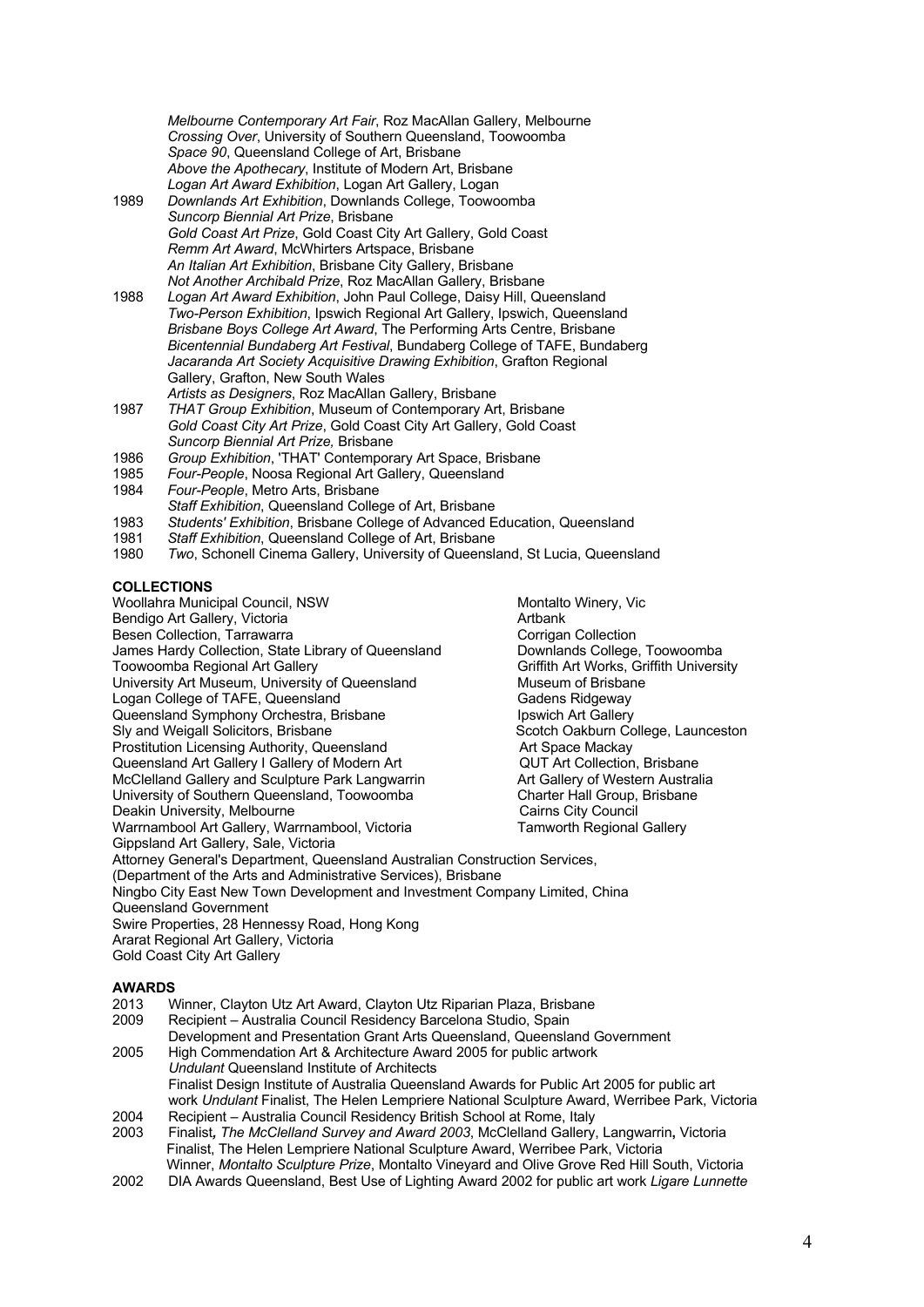DIA Awards Queensland, Set Design Award 2002 for public art work *Ligare Lunnette* The Architectural Review International 'ar + d' Emerging Architecture HIGHLY COMMENDED October 2002. Awarded in Copenhagen Nov. 2002 for public art work *Ligare Lunnette* Awarded Australia Council Residency British School at Rome, Italy

- 2001 Winner, Woollahra Sculpture Prize, Sydney Finalist, *National Sculpture Prize and Exhibition*, National Gallery of Australia, Canberra Selected for the *6th Thursday Plantation East Coast Sculpture Show*, Ballina
- 2000 Recipient Parks Victoria Residency (awarded through the Gold Coast Art Prize)
- 1999 New Work, project grant, Australia Council<br>1997 Toowoomba Regional Art Gallery Acquisitiv
- 1997 Toowoomba Regional Art Gallery Acquisitive Award
- 1996 Project Grant, Arts Oueensland, Queensland<br>1994 Special Purpose Grant Arts Queensland to a
- Special Purpose Grant Arts Queensland to attend Design Winter School RMIT, Melbourne
- 1991 Aberdere Art Prize, Ipswich Regional Gallery, Ipswich
- 1990 Logan Art Award, Painting
- 1989 Artist of the Year Queensland Symphony Orchestra

## **COMMISSIONS**

- 2016 *Seeding*, Redbank Plains Shopping Centre, Ipswich, Queensland
- 2014 *Rise*, Lake Street, Cairns, Queensland
- *Rapture*, JinHe Plaza, Suzhou, China
- 2013 *Confluenza*, Italian Memorial, Roma Street Parkland, Brisbane
- 2012 *Bloom and Scatter*, Swire Properties, 28 Hennessey Road, Hong Kong *Suite*, Browning Street, West End, Brisbane
- 2011 *Drifter*, Ningbo City East New Town Development and Investment Company Limited, Ningbo China *Canelands*, Mackay, Design Concept for major public artwork *The REEL Project*, Adelaide City Council, Vardon Avenue, Adelaide
- 2008 *Blind spot*, Crime and Misconduct Commission, Brisbane, Queensland
- 2007 *Huddle series*, Orion Springfield, public artwork, Mirvac, Queensland Skilled Park, Gold Coast Stadium, Design Development for Public Artwork–collaboration with Alice Hampson
- 2006 *Decoy*, private commission, Taylor, Cullity, Lethlean Landscape Architects, Adelaide *Greener fields*, Gabba Members Area, Project Services, Queensland Government, Public Artwork –collaboration with Alice Hampson
- 2004-05 *Undulant*, Logan Community Health Centre, Queensland Government, Public Artworkcollaboration with Alice Hampson
- 2004 *Blur Between*, Brisbane Magistrates Court, Public Artwork
- 2002-04 *Drift*, 33 Charlotte Street, Brisbane, Major Public Artwork, Queensland Government Public artwork, Australian Chamber Orchestra Art and Music Collaboration Fund Raising Dinner, Judith Wright Centre, Brisbane
- 2001 *Chat*, 175 Eagle Street, Brisbane–Major Public Artwork Retail Therapy, Fortitude Valley, Brisbane *Retail Therapy* initiative Design Institute of Australia (Queensland Chapter), the Royal Australian Institute of Architects (Qld) and Artworkers Alliance. 2 weeks during September 2001. Retail Therapy was an integrated temporary public art exhibition, using the shop fronts of fashion retailers in Brisbane's Fortitude Valley. At retail shop Loisida, artist Sebastian Di Mauro and architects Alice LTM Hampson, Sheona Thomson and Sarah Foley, worked with the owners, clothes manufacturers and designers to produce a sculptural installation.
- 1999 Cairns Esplanade Project, Cairns (designs)<br>1995 Admiralty Towers Public Art Project, Brisba
- 1995 Admiralty Towers Public Art Project, Brisbane (maquette and design)<br>1995 University of Southern Queensland printmaking project. Print as Docu
- 1995 University of Southern Queensland printmaking project, *Print as Document*, Toowoomba
- Commonwealth Law Courts, Brisbane (maquette and design)
- 1989 Queensland Symphony Orchestra Master Concert Series

# **SELECTED BIBLOGRAPHY**

### MONOGRAPHS

Morrell, T. and Magon, J. 1998, *Between Material*, Sebastian Di Mauro, Brisbane Queensland *footnotes of a verdurous tale: Sebastian Di Mauro 1987–2009*, Sebastian Di Mauro, Brisbane, Queensland

# BOOKS

Allen, T. 2008, *Homesickness: Nationalism in Australian Visual Culture*, Macmillan Publishers, South Yarra, pp.30–31.

Drury, N. 1997, *Images 3 – Contemporary Australian Painting*, Craftsman House, North Ryde, pp.209, 222.

Drury, N. and Voigt, A. 1996. *Fire and Shadow: Spirituality in Australian Contemporary Art*, Craftsman House, Roseville East, pp.163–171.

Drury, N. 1994, *Images 2 – Contemporary Australian Painting*, Craftsman House, Roseville East, pp.159, 175.

Drury, N. 1992, *New Art Six – Profiles in Contemporary Australian Art*, Craftsman House, Roseville East, pp.60–63.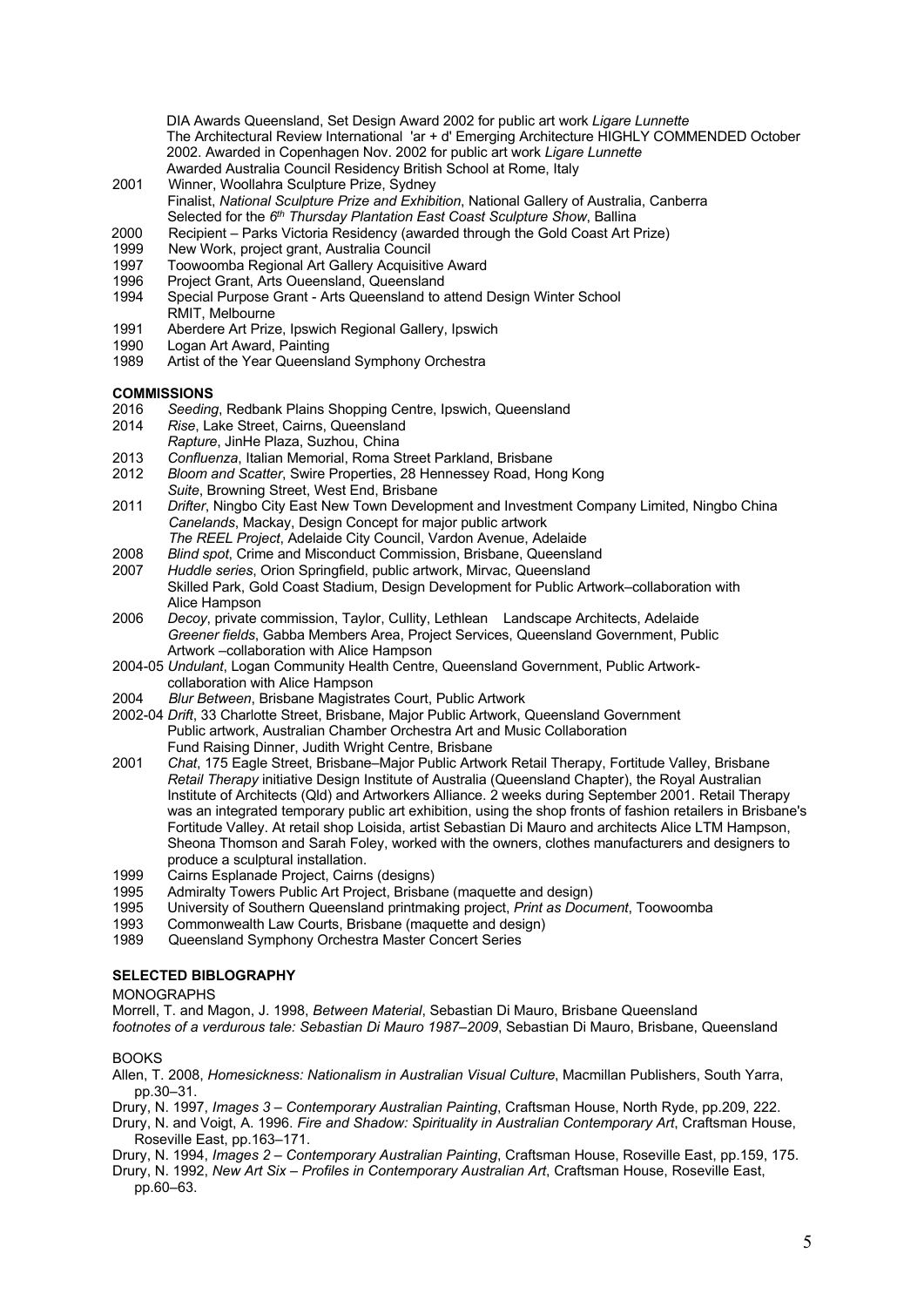Gibson, L. and Besley, J. 2004. *Monumental Queensland: Signposts on a Cultural Landscape*, University of Queensland Press, St Lucia, pp.161–162.

Heathcote, C. McCaughey, P. and Thomas, S. 2008. *Encounters with Australian Modern Art*, Edited by Maudie Palmer, Macmillan Publishers, South Yarra, p.188.

McCulloch, A. McCulloch, S. and McCulloch Childs. E., 2006, *The New McCulloch's Encyclopedia of Australian Art*, Aus Art Editions in association with The Miegunyah Press, Carlton, p.381.

Reid, M. 2004, *How to Buy & Sell Art*, Allen & Unwin, Crows Nest, p.71.

Scarlett, K. 2008. Australia's McClelland Gallery and Sculpture Park in Landscapes for Art:*Contemporary Sculpture Parks*, ISC Press, Hamilton, pp.99–100.

Szulakowska, U. 1998, *Experimental Art in Queensland 1975 – 1995*, Griffith University, Nathan, pp.65, 146.

EXHIBITION CATALOGUES

Attiwill, S. 2004, *A Matter of Time: 16th Tamworth Fibre Textile Biennial*, Tamworth Regional Gallery, Tamworth, p.23, 39.

Benci, J. 2004, *Fine Arts 2003–2004*, The British School at Rome, Rome, pp.24–27, 86–87.

Brisbane City Council, 2000, *Against the Grain Australian Sculptural Furniture*, Brisbane, p.15.

Brisbane Ethnic Music and Arts Centre Inc., 1993, *Crossings*, July, p.8.

Carroli, L. 2000, *Floccus: Wild and Woolly*, Brisbane City Gallery, Brisbane.

- Carroli, L. and Holubizky, I. 1999, *Soapbox Installation Practices and Artists*, Brisbane, Institute of Modern Art, pp. 9, 19, 28, 43, 46.
- Daw. R, 2006, 'Unbound artists' books from the collection', *Treasures from the Heritage Collections 2006/07*, State Library of Queensland, p.13.
- Downlands College, 1992, *Small Works Wide Visions*, pp11, 31, 43.
- Ellich, T. 2001, *Glory: The Heart Rears Wings*, Queensland Government, Arts Queensland, unpaginated.
- Grahame Galleries and Editions, 1991, *Artists' Books – The Catalogue*, p16.
- Hawkesbury Regional Gallery, 2011, A Verdant Heart, Windsor, unpaginated.
- Helmrich, M. *Engagement: Art + Architecture, Art Built-in Brisbane Magistrates Court*, Queensland Government, Public Art Agency, Arts Queensland, Department of Education and the Arts, pp.28, 29, 38.
- Hoffmann, I. 1998, *Enjoin*, Asialink & Cairns Regional Art Gallery, Brisbane, pp.9-11.

Institute of Modern Art, 1990, Robert Kinder, Judy Watson, Tina Keane, BAF Studio, Steven Alderton, November.

- Jones, S. 2007, *'*Sebastian Di Mauro'*, Fifteen Years of Urban Art Projects*, QUT Art Museum, pp.18–19.
- Kelly, S. 2003, *Turf Sweet*, Dianne Tanzer Gallery, Melbourne, unpaginated.

Knights, M. and Hanson, D. 2002, *The Shape of Air*, University of Tasmania, pp.4, 6, 11, 22.

- Kubler, A. 2007, *Archimedes' Bath*, Sullivan + Strumpf Fine Art, Sydney, unpaginated.
- Kubler, A. 2004, *Temperature: Contemporary Queensland Sculpture*, Brisbane City Council, Brisbane. pp.22– 23.
- Kubler, A. 2002, *Over and Over*, Gallery 482, Fortitude Valley, unpaginated.
- Kubler, A. 1999, 'Respirare', *Respirare*, Institute of Modern Art, Brisbane, unpaginated.
- Kubler, A. 1998, 'Pane e Zucchero', Cairns Regional Gallery, Cairns, unpaginated.
- Kubler, A. 1998, *Suite*, Smith + Stoneley Gallery, unpaginated.
- Kubler, A. 1997, 'Manifestation', *Manifestations, Sebastian Di Mauro*, Brisbane, unpaginated.

Liew, M. 2004, *33 Charlotte Street: Art Built -In*, Department of Public Works and Project Services, Brisbane, pp.8–11.

McClelland Gallery, *McClelland Survey and Award 2003*, Langwarrin, p.23.

McCulkin, T. 1995, *A Selection from the Downlands Art Collection*, Downlands College, Toowoomba, pp.26, 27.

- McVicker, K. 2001, *National Sculpture Prize & Exhibition 2001*, National Gallery of Australia, Canberra, pp.34, 35.
- *Melbourne Contemporary Artfair 2002*, Dianne Tanzer Gallery, pp.54–55.

Monash University College Gippsland, 1992, *Graduate Exhibition*, February, unpaginated.

*Montalto Sculpture Prize 2003*, Montalto Vineyard and Olive Grove, Red Hill South, Victoria, unpaginated.

- Morrow, C. *1998, ex.cat.,* Smith + Stoneley Gallery, unpaginated.
- Murphy, J. 2002, *Grapple: A Sensory Engagement with Contemporary Art*, Pinnacles Gallery, Thuringowa, pp.6, 10.
- *National Sculpture Prize and Exhibition 2001*, National Gallery of Australia, Canberra pp.34–35.
- Octivium Press, 2011, *Wspolna Wizja: Shared Vision*, Brisbane, p13.
- Olubas, B. 2006, *Float*, Dianne Tanzer Gallery, Melbourne, unpaginated.
- Olubas, B. 2003, *Pivot*, Parks Victoria, Melbourne, unpaginated.
- Queensland College of Art, 1991, *Space 90*, Brisbane, unpaginated.
- Queensland College of Art, 2002, *Transit Narratives*, Brisbane, pp.21, 55.
- Petersen, L. 1994, *The River Styx (Sticks) An Australian-New Zealand Artist Project*, Raft Press Incoporated, Canberra, pp.7, 8, 15.
- Russell, S. 2005, *Academici: The Australia Council Visual Arts/Crafts Board Rome Studio Residency 1999– 2004*, Faculty of Art & Design, Monash University, Caulfield, pp.26, 27.
- Smith, T. 1996, *SKiN*, Ipswich Regional Art Gallery, Ipswich.
- Spark, S. 1995, 'Sebastian Di Mauro', Have a Look, University Art Museum, University of Queensland, pp.10, 11.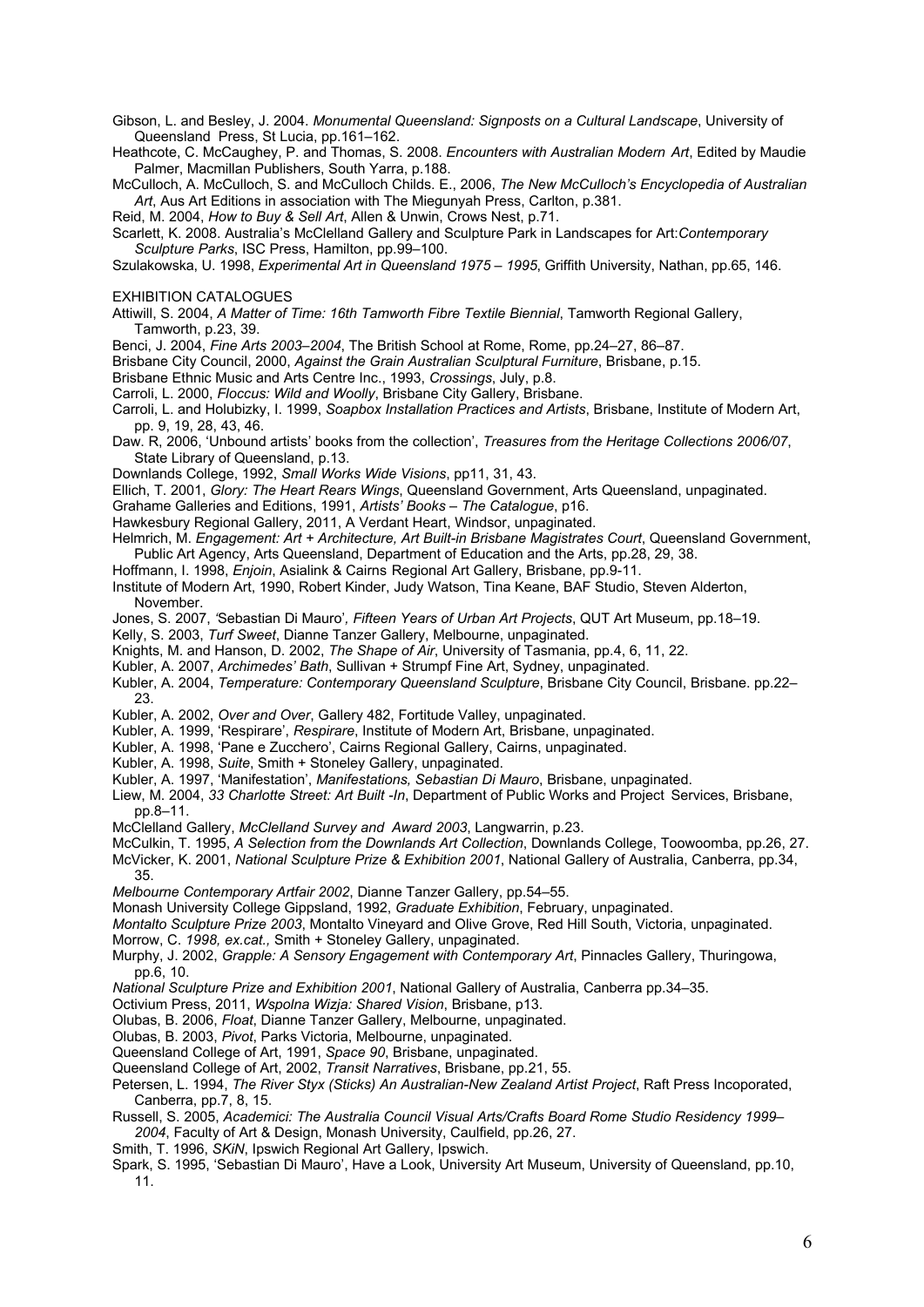Stanhope, Z. 2004, 'Roots'*, Suburban Abstractions*, Dianne Tanzer Gallery, Melbourne, unpaginated.

Stewart, J. 2006, *Tidal: City of Devonport Art Award*, Devonport Regional Gallery, unpaginated.

St Margaret's Anglican Girls School, 2008, *The Mayo Festival*, Ascot Queensland, unpaginated.

*Sullivan + Strumpf Fine Art, 2009*, Paddington, unpaginated.

*Sullivan + Strumpf Fine Art, 2008*, Paddington, unpaginated. *Sullivan + Strumpf Fine Art, 2007*, Paddington, unpaginated.

*The British School at Rome Annual Report 2003–2004*, British School at Rome, p.29.

The Helen Lempriere National Sculpture Award, *The Helen Lempriere National Sculpture Award 08*, Melbourne,

- unpaginated. The Helen Lempriere National Sculpture Award, *The Helen Lempriere National Sculpture Award 05*, Melbourne, unpaginated.
- The Helen Lempriere National Sculpture Award, *The Helen Lempriere National Sculpture Award 03, Melbourne*, pp.13, 32.
- Thomas, S. 2006, *If you were to collect….Elements of abstraction*, Deloitte, Touche, Tohmatsu, Melbourne, pp.3, 31.
- Victorian Tapestry Workshop, 2008, *Bias Bound*, South Melbourne, unpaginated.
- Wagga Wagga Art Gallery, 2004, *By Male Order*, Wagga Wagga, p.3.
- JOURNAL ARTICLES
- Barnes, J. 1989. 'Sebastian Di Mauro Passage Recent Works on Paper' *Eyeline*, No. 9, Winter, p.32.
- Carroli, L. 1999, 'Respirare' *Artlink*, Vol 19, No 3, pp.82, 83.
- Casey, K. 2005, 'Unnatural Beauties', *From House to Home*, Summer 2005, Publication Services of America, Fargo, pp.42–43.
- Eisenberg, J. 'Seeing Di Mauro', *Art Monthly*, #239 May 2011, pp37-39.

Geczy, A. 1995, 'Sebastian Di Mauro and Fay Aldred: Beatty Gallery', *Eyeline*, No. 29, Summer, pp.34, 35.

- Fraser, M. 2005, 'Grass Refuge', *Indesign Vol* 22, August, p.30.
- Kiety, A. 2004, 'Lawn and Order: Challenging our grass-roots obsession with the battle for the perfect lawn the artist Sebastian Di Mauro has turned to topiary', *Belle*, April/May, pp.72–74.
- Kubler, A. 'Turning artists into subcontractors: The Artworkers Alliance', *Artlink*, Vol 22, No 3, p.72.

Kubler, A. 2000, 'The locus of memory in the art of Sebastian Di Mauro' *Eyeline*, No 42, Autumn/Winter, pp.26– 29.

- Lee, G. 'Art of the Garden', *Houses*, Issue 63, pp.49, 50.
- Magon, J. 1995, 'Dawne Douglas, Sebastian Di Mauro, Michael Liddle Magazine Space, Eagle Street Pier Brisbane', *Eyeline*, No 27, Autumn/Winter, p.39.
- Magon, J. 1993, 'Entrances, exits and immortality', *Eyeline*, No 22/23, Summer, pp.30–33.
- Magon, J. 1991, 'Sebastian Di Mauro and Wayne Smith: Roz MacAllan Gallery, Brisbane', *Eyeline*, No. 14, Autumn, p.34.
- Martin-Chew, L. 2001, 'Art and Religion', *Art & Australia*, Vol 39, No 2, p.326.
- Martin-Chew, L. 2001, 'Journey of Light: Art, Creativity and the Sacred Celebrating 2000 Years of Christianity', *Eyeline*, Special Issue, The critical writing project, pp.6–7.
- Noble, L. 2005 'Discomforting Delight', *Architecture Australia*, March-April, Vol 94, No 2, pp.57–59.
- Oorloff, R. 1987, 'Sebastian Di Mauro Roz MacAllan Gallery', *Eyeline*, No 2, August, p.31.
- Powell, S. 1989, 'The Edge: The two dimensional work in Roz MacAllan Gallery is more like sculpture than anything else', *Belle*, June/July, No 93, p.22.
- Scarlett, K. 2008, 'Melbourne: Alive with Sculpture', *Sculpture*, September 2008 Vol 27, No 7, p.21.
- Scarlett, K. 2006, 'Rabbits, Blackberries, Cane Toads …and Sculpture', *Australian Art Review*, Issue 10, March–June, p.80.
- Watson, F. 2002, 'Ligare Lunette' *Monument*, Issue 51, Oct/Nov, p.32.
- Wise, K. 2002, 'The Shape of Air', *Artlink*, Vol 22, No 3, p.96.

Zurbrugg, N. 1994, 'Sebastian Di Mauro Praeparatio Physica', *Agenda*, No 35, March, p.20.

NEWSPAPER ARTICLES

Anderson, P. 1993, 'Dreams quickly fade', *The Brisbane Review*, March 25, p.8.

Anderson, P. 'Making scents of underlay', *The Courier-Mail*, January 26, p.37.

Brown, P. 2004, 'Art of the City', *Brisbane News*, February 16–22, pp.1, 7.

Brown, P. 2000, 'Worlds Apart: Brisbane City Gallery's latest exhibitions range from carpet to the cosmic', *Brisbane News*, 26 January – 1 February, p.33.

Brown, P. 1996, 'Eternal blue: Matters of life and death are examined in the works of Sebastian Di Mauro', *Brisbane News*, 28 February – 5 March, p.21.

Brown, T. 2006, 'Arts', *Brisbane Magazine*, Issue 4, 2006–2007, p.77.

Collins, K. 1987, '"Show Time" for Artful Brothers', *Sunday Mail*, April 26.

Genocchio, B. 2002, 'No one loses on a sculptured coastline', *The Australian*, November 1, p.3.

Grishin, S. 1996, 'The Spiritual Dimension to contemporary art', *The Canberra Times*, August 31, p.10.

James, B. 1996, 'Galleries', *Sydney Morning Herald*, November 22.

Lord, C. 2001, 'Art on the rise', *The Courier-Mail*, November 24, p.26.

McCulloch, S. 2003, 'No longer a bridesmaid', *The Australian*, December 27–28, 2003, p.17.

McCulloch, S. 2003, 'Paths across the great divide', *The Australian*, September 27–28, 2003, p.13.